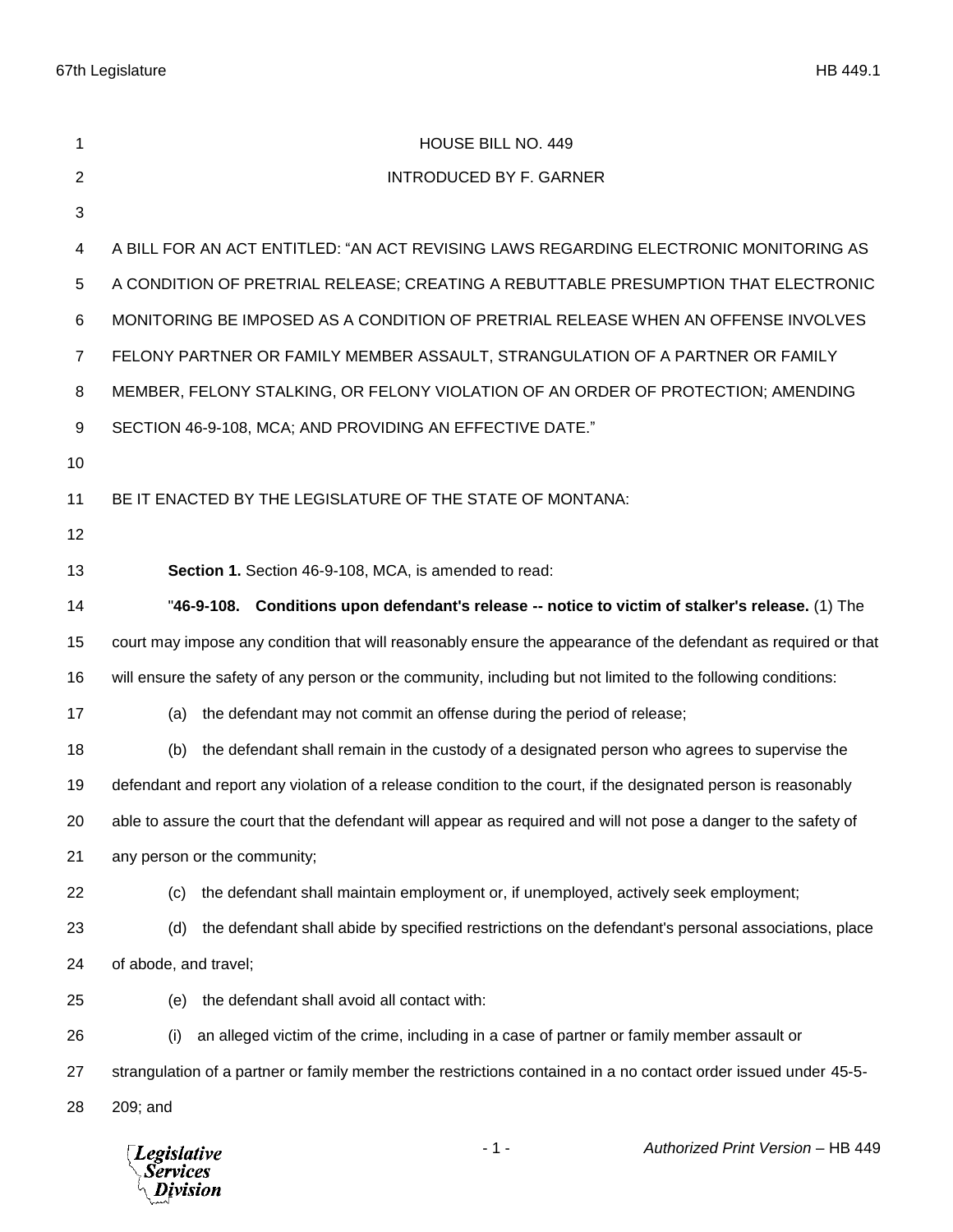67th Legislature HB 449.1

| 1              | (ii) any potential witness who may testify concerning the offense;                                                |
|----------------|-------------------------------------------------------------------------------------------------------------------|
| 2              | the defendant shall report on a regular basis to a designated agency or individual, pretrial services<br>(f)      |
| 3              | agency, or other appropriate individual;                                                                          |
| 4              | the defendant shall comply with a specified curfew;<br>(g)                                                        |
| 5              | (h)<br>the defendant may not possess a firearm, destructive device, or other dangerous weapon;                    |
| 6              | the defendant may not use or possess alcohol or use or possess any dangerous drug or other<br>(i)                 |
| $\overline{7}$ | controlled substance without a legal prescription;                                                                |
| 8              | if applicable, the defendant shall comply with either a mental health or chemical dependency<br>(j)               |
| 9              | treatment program, or both;                                                                                       |
| 10             | the defendant shall furnish bail in accordance with 46-9-401; or<br>(k)                                           |
| 11             | the defendant shall return to custody for specified hours following release from employment,<br>(1)               |
| 12             | schooling, or other approved purposes.                                                                            |
| 13             | (a) There is a rebuttable presumption that the court shall impose electronic monitoring as a<br>(2)               |
| 14             | condition of release when the offense is:                                                                         |
| 15             | any felony assault on a partner or family member, as partner or family member is defined in 45-5-<br>(i)          |
| 16             | 206:                                                                                                              |
| 17             | (ii) strangulation of a partner or family member as defined in 45-5-215;                                          |
| 18             | (iii) felony stalking as defined in 45-5-220; or                                                                  |
| 19             | (iv) a felony violation of an order of protection as defined in 45-5-626.                                         |
| 20             | If electronic monitoring is imposed, the court shall specify who shall provide the monitoring<br>(b)              |
| 21             | services and the terms under which the monitoring must be performed. On conviction, the court may require as      |
| 22             | a condition of the sentence that the defendant reimburse the providing agency for the costs of the electronic     |
| 23             | monitoring.                                                                                                       |
| 24             | For the purposes of this subsection (2), "electronic monitoring" means tracking the location of an<br>(c)         |
| 25             | individual through the use of technology that is capable of determining or identifying the monitored individual's |
| 26             | presence or absence at a particular location, including but not limited to:                                       |
| 27             | radio frequency signaling technology, which detects if the monitored individual is or is not at an<br>(i)         |
| 28             | approved location and notifies the monitoring agency of the time that the monitored individual either leaves the  |